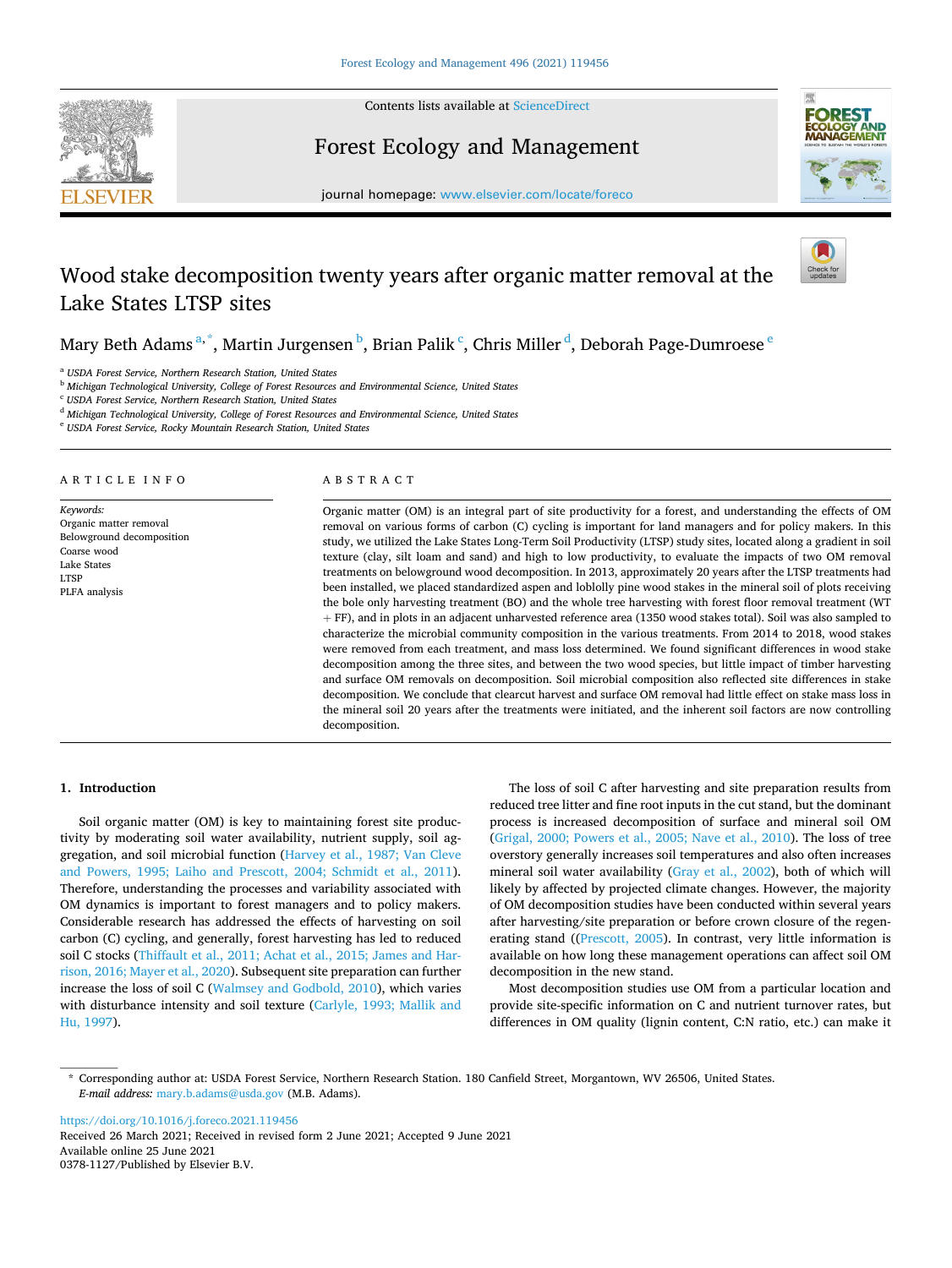difficult to generalize results across sites (e.g., [Trofymow et al., 2002](#page-6-0)). To overcome this problem, the use of standardized organic substrates of consistent quality allows the decomposition process to more closely reflect "local" biotic and abiotic conditions, and would be especially suited for cross-site comparisons of forest management practices on OM decomposition across a wide range of climatic regimes and soil types ([Berg, 2000](#page-5-0)).

While there have been many studies on the decomposition of standardized OM substrates in forest soils, most have focused on leaf litter on or in forest floor layers (e.g. [Berg et al., 1996](#page-5-0)). Comparably little research has looked at OM decomposition in mineral soil, especially in relation to forest management practices ([Smyth et al., 2016\)](#page-6-0). Of the various types of organic substrates used, wood seems best suited for mineral soil OM decomposition studies. Wood is a normal component of mineral soil (e.g. coarse roots, coarse woody debris), is considered an important terrestrial C sink [\(Woodall et al., 2008\)](#page-6-0), and its slow decomposition rate reflects changes in soil conditions over longer time periods ([Harmon et al., 1986; Wang et al., 2021\)](#page-5-0).

The Long-Term Soil Productivity (LTSP) study was initiated to advance the understanding of soil factors which control forest productivity over a forest rotation ([Powers et al., 1990\)](#page-6-0). Two soil properties – site OM and soil porosity – were identified as most likely to influence long-term productivity because they regulate water and gas exchange, nutrient availability and microbial activity [\(Powers et al., 2005](#page-6-0)). The experimental design for this national (now international) long-term cooperative research effort consisted of three levels of two soil treatments (compaction, OM removal) for a total of nine core study combinations ([Stone, 2001; Slesak et al., 2017\)](#page-6-0). In 2013, we established a study on three LTSP study sites in Michigan and Minnesota to assess the effect of timber harvesting and surface OM removal on decomposition across a mineral soil productivity gradient approximately 20 years after timber harvesting. While both soil compaction and OM removal have been shown to affect soil microbial activities and OM decomposition [\(Xu](#page-6-0)  [et al., 2015\)](#page-6-0), we focused on OM removal because it can have long term impacts on soil microbial activity [\(Wilhelm et al., 2017](#page-6-0)), and because the effects of the soil compaction treatments had already begun to diminish when our study began ([Voldseth et al., 2011;Slesak et al.,](#page-6-0)  [2017\)](#page-6-0).

We used wood stakes of two species, loblolly pine (*Pinus taeda*), and trembling aspen (*Populus tremuloides*) as our OM substrate, both of which have been used as an index of how soil properties, soil microclimate, and wood quality affect decomposition (e.g. Finér et al., 2016; Jurgensen [et al., 2019; Wang et al., 2019\)](#page-5-0), and in forest management models to predict stand productivity and C sequestration ([Blanco et al., 2018](#page-5-0)). Aspen and pine wood have different chemical properties (e.g. lignin type, lignin %, N content), which provides information on how different soil microbial communities respond to changes in soil properties ([Blanchette, 1984; Wang et al., 2018](#page-5-0)). We hypothesized that 1) surface OM removal after timber harvesting would have a long-term negative effect on wood stake decomposition in the mineral soil (2) OM decomposition in the mineral soil of the 20-year old stands would be less than in the older uncut reference stands, and 3) OM decomposition would reflect differences in stand productivity.

We also characterized the soil microbial community at each site to help elucidate possible pathways of decomposition. In May and June of 2013, we placed wood stakes of the two species into the mineral soil at each of three LTSP sites: Chippewa National Forest (Minnesota), Huron National Forest (Michigan), and Ottawa National Forest (Michigan), and on two of the OM removal treatments: bole-only harvest (BO), and whole tree harvest  $+$  forest floor removal (WT  $+$  FF). Wood stakes were also placed in the mineral soil of plots established in an adjacent unharvested aspen stand (REF; 35–70 years old when the LTSP treatments were installed).

## **2. Methods and materials**

## *2.1. Study areas*

Each LTSP site in the Lake States region represents a distinct soil texture and as reflected in aspen site index, they also present a range in forest productivity [\(Table 1\)](#page-2-0). However, there are many similarities among the three sites, as all were fully stocked, even-aged stands of quaking aspen and big-toothed aspen (*Populus grandidentata* Michx.) prior to treatment and have similar climate [\(Stone, 2001; Slesak et al.,](#page-6-0)  [2017\)](#page-6-0).

The Chippewa LTSP site was established in 1993 and is located on the Chippewa National Forest in northern Minnesota, USA. The soil is an Itasca silt loam soil and classified as Frigid Haplic Glossudalfs. It was formed in loess and till and has the highest site productivity (Site Index  $= 23$  m). The Huron LTSP site was established in 1994 on the Huron-Manistee National Forest in eastern Michigan, USA, and represents moderate site quality (Site index  $= 19$  m). The soil is a Graycalm-Grayling sand, and classified as Frigid Typic Udipsamments and Frigid Entic Haplorthods formed in outwash sands. Established in 1992, the Ottawa LTSP site is located on the Ottawa National Forest in the upper peninsula of Michigan, USA. The soil is a Froberg clay, formed in lacustrine clays and is classified as Frigid Vertic Glossudalfs. Despite having high levels of soil N, it had the lowest site quality (Site index  $=$ 17 m).

## *2.2. Wood stakes methods*

Two field mineral soil "daughter" stakes ( $2.5 \times 2.5 \times 20$  cm) were cut from kiln-dried, knot free aspen and loblolly pine sapwood ''mother" stakes (2.5  $\times$  2.5  $\times$  50 cm), and the remaining center 10 cm control section was used to determine field stake mass loss  $(t_0)$ . The top of each field soil stake was treated with a wood sealer to reduce moisture loss after installation. In May or June of 2013, we placed stakes of both aspen and pine vertically into the mineral soil of three replicate plots on two OM treatments on each of the three LTSP sites: 1) bole only harvest, where all of the logging slash was left on the soil surface (BO) and 2) whole tree harvest  $+$  forest floor removal (WT  $+$  FF). Stakes were also placed in the mineral soil of three plots in an adjacent unharvested stand (REF). To minimize soil compaction at the wood stake-mineral soil interface and damage to the stake during installation, all mineral soil stakes were placed into 2.5 cm<sup>2</sup> holes  $\sim$ 30 cm apart made by a square 2.5 cm soil-coring tool so that the stake tops were flush with the mineral soil surface. A total of 1350 stakes were used in our study: 3 LTSP sites  $\times$ 3 treatments  $\times$  3 replicate plots  $\times$  2 stake species  $\times$  5 sample periods  $\times$  5 stakes.

Five stakes of each tree species were removed annually (2014–2018) from each treatment plot, and weighed in the field on a portable electronic balance to determine moisture content. After air drying, samples were shipped to the College of Forest Resources and Environmental Science at Michigan Technological University for processing and testing, using established protocols and methods (see [Jurgenson et al., 2006](#page-6-0)). In the laboratory, adhering soil was removed from the stakes, which were then dried at 105 ◦C for 48 h and weighed. Wood decomposition (mass loss) at each sampling date was determined by comparing the dry weight of each field stake with the weight of its 10 cm control (**t0**). Additional details on stake mass loss calculations are presented in [Jurgensen et al.](#page-6-0)  [\(2020\).](#page-6-0)

#### *2.3. Phospholipid fatty acid analysis (PLFA) methods*

At the time of stake installation, bulk soil samples were collected for characterization of microbial community structure using PLFA analysis ([Buyer and Sasser, 2012\)](#page-5-0). At each treatment plot, the surface litter layer was brushed aside and three mineral soil samples were collected (0–15 cm), using a soil push probe. These samples were composited in a single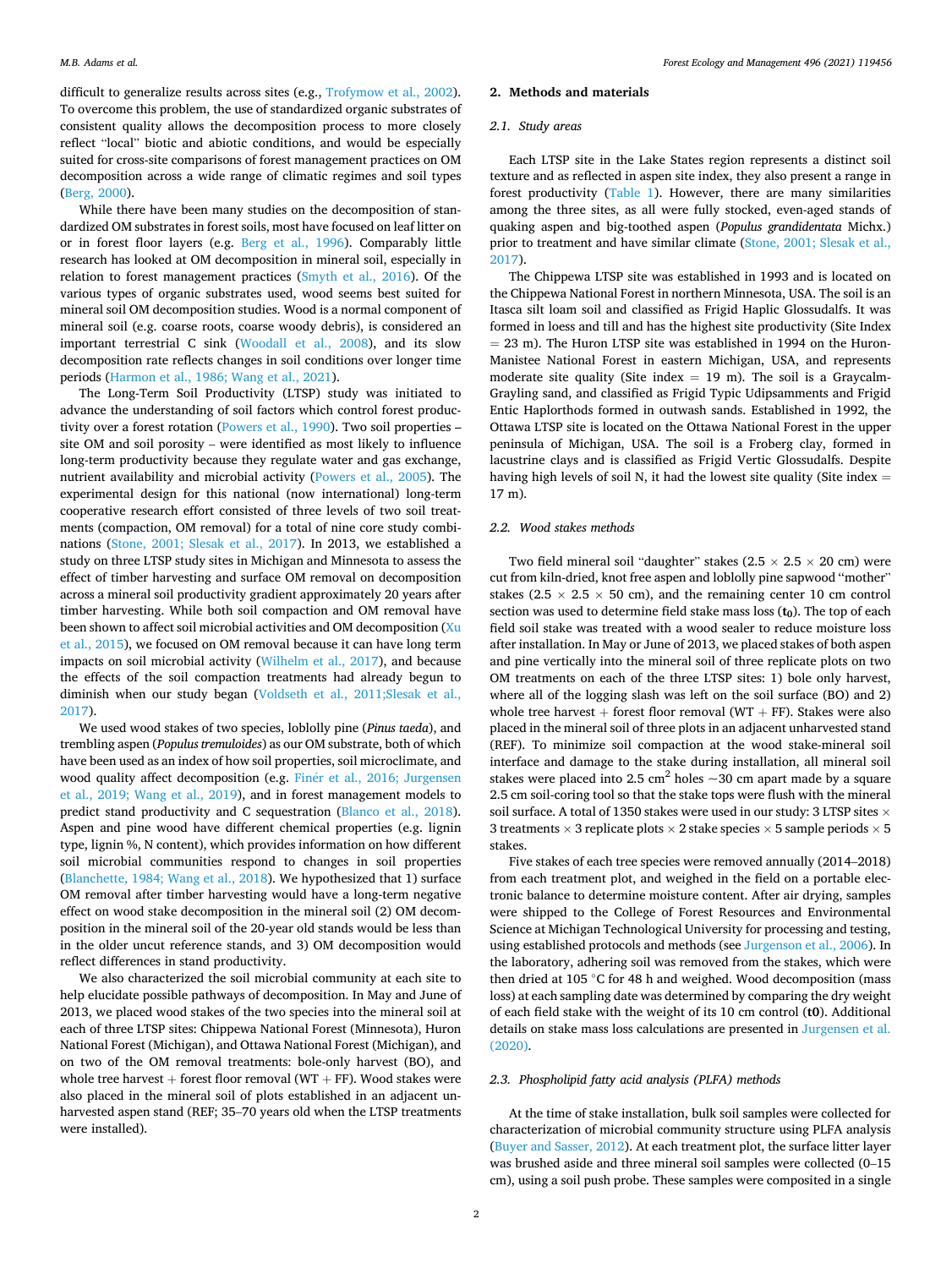#### <span id="page-2-0"></span>**Table 1**

Site characteristics, Lake States LTSP study sites.

| Location                    | Latitude,                                             | Year LTSP treatments | Mean annual temperature | Mean annual precipitation | Soil                      | Aspen site index (m, 50 |
|-----------------------------|-------------------------------------------------------|----------------------|-------------------------|---------------------------|---------------------------|-------------------------|
|                             | Longitude                                             | applied              | (°C)                    | (cm)                      | texture                   | yrs)                    |
| Chippewa<br>Huron<br>Ottawa | $47.32, -94.55$<br>$44.57, -83.98$<br>$46.63, -89.25$ | 1993<br>1994<br>1992 | 3.9<br>6.1<br>5.0       | 64<br>75                  | Silt loam<br>Sand<br>Clay | 23<br>19<br>. .         |

bag and stored on ice or in the refrigerator until shipped to Microbial ID Laboratory (Newark, DE) for the PLFA analysis. We present data as percent of community composition for major groups, based on the protocols of Microbial ID, as described in [Veum et al. \(2019\).](#page-6-0) There was one composited sample per treatment replicate plot for a total of 9 samples per site.

#### *2.4. Statistical analyses*

The average weight loss of five stakes removed from each treatment plot at each sampling date and location was calculated and used for the statistical analyses. SAS PROC GLM was used to conduct an analysis of variance (ANOVA). The experimental design included 4 factors: site (3), wood species (2), extraction date (5), and treatment (3). The dependent variable was stake mass loss as a proportion of the original mass. All main effects and possible interactions were considered in the model. Assessments of significant effects and interactions were conducted *Post hoc* with SAS PROC MEANS using Tukey's range test. For the PLFA data, means were compared between sites and treatment using simple ANOVA, analysing main effects. All statistical tests were assessed with a level of significance of  $\alpha = 0.05$ , and conducted using SAS version 9.4 (SAS Institute, Cary, NC).

#### **3. Results**

#### *3.1. Stake mass loss*

As expected, the full ANOVA model shows the strong impact of stake time (years) in the soil (Table 2). However, the explanatory power of wood species (F value) in the model was very large, which could confound the separation of the LTSP treatments and three study sites from the other study variables. Therefore, we analyzed mass loss of the two wood stake species separately, which reduced the power of the test, but increased the clarity of the treatment terms.

There were significant differences in aspen stake mass loss among treatments at both the Huron and Ottawa LTSP sites for one or two sample years [\(Table 3](#page-3-0)), but over the five-year study, the clearcut harvest

#### **Table 2**

Results of GLM identifying factors, and interactions for wood stake decoposition**.**  Stake mass loss is the dependent factor and site, wood species, year of extraction (year) and treatments and their higher interactions are independent factors. Statistically significant P values are shown in bold.

| Source                            | DF             | F Value | P value  |
|-----------------------------------|----------------|---------|----------|
| Site                              | $\overline{2}$ | 33.32   | < 0.0001 |
| Species                           | 1              | 760.00  | < 0.0001 |
| Site * species                    | $\overline{2}$ | 2.15    | 0.1172   |
| Year                              | 4              | 371.75  | < 0.0001 |
| Site * year                       | 8              | 1.02    | 0.4172   |
| Species * year                    | 4              | 10.44   | < 0.0001 |
| Site * species*year               | 8              | 1.05    | 0.3938   |
| Treatment                         | $\overline{2}$ | 1.33    | 0.2653   |
| Site * treatment                  | $\overline{4}$ | 6.34    | < 0.0001 |
| Species * treatment               | $\overline{2}$ | 0.51    | 0.6033   |
| Site * species * treatment        | 4              | 3.37    | 0.0094   |
| Year * treatment                  | 8              | 0.48    | 0.8715   |
| Site * Year * treatment           | 16             | 1.49    | 0.0953   |
| Species * Year* treatment         | 8              | 0.70    | 0.6937   |
| Site * species * Year * treatment | 16             | 0.53    | 0.9315   |

and surface OM removal had little impact on aspen stake decomposition in the mineral soil. When averaged across all treatments and study sites, aspen stake mass loss was almost 20% after the first year and over 70% by the end of the fifth year [\(Fig. 1\)](#page-3-0). Aspen decomposition was significantly greater at the high productivity Chippewa site than at the lower productivity Huron and Ottawa sites [\(Fig. 2](#page-3-0)).

In contrast to aspen, there was no significant effect of clearcut harvest and OM removal on pine stake mass loss in mineral soil at any of the sites [\(Table 4](#page-4-0)). However, when averaged across the 5 years, pine decomposition was significantly greater in the  $WT + FF$  treatment than the REF and BO treatments in both the Chippewa and the Ottawa soil. Mass loss was also generally greater at the high productivity Chippewa site than the two lower productivity sites ([Fig. 3](#page-4-0)). When averaged across all treatments and sites, pine stake mass loss was 4% after one year in the mineral soil, which was 4.5 times less than aspen [\(Fig. 1](#page-3-0)), and 40% (1.5 times lower than aspen) at the end of the five-year study.

## *3.2. Microbial community*

Among the 3 sites, there was relatively little variation in community composition [\(Fig. 4\)](#page-4-0). Consistently, the Gram-negative bacteria and Gram-positive bacteria made up the largest proportion of the microbial community at each site. Total fungi (AM Fungi  $+$  Fungi) ranged from 10 to 15% of the community across the sites, with the greatest percentage in the Ottawa soil, but treatment was not statistically significant. There were statistically significant differences among sites for the Grampositive and Gram-negative bacteria, the Actinobacteria, and the AM Fungi. In general, the lower productivity Huron and Ottawa sites were similar to each other and distinct from the higher productivity Chippewa site.

## **4. Discussion**

We compared our levels of wood stake decomposition after 5 years for loblolly pine and aspen to studies using these same wood stake species and protocols in other climatic/forest types. In general, decomposition levels in the mineral soil of our aspen stands were greater than those reported for several boreal forests (Finer et al., 2016; [Jurgenson et al., 2006](#page-5-0)), approximately comparable to those in a temperate *Pinus tabuliformis* plantation in China ([Wang et al., 2019\)](#page-6-0), and less than warmer temperate forest sites in the U.S. ([Jurgensen et al.,](#page-6-0)  [2019;](#page-6-0) Adams unpublished data). Thus, our results reflect decompositions conditions for the relatively cool northern Lake States region. As expected, the aspen wood stakes decomposed more quickly than the pine stakes, which was likely due to lower initial lignin and higher N concentrations in aspen wood relative to loblolly pine ([Wang](#page-6-0)  [et al., 2018\)](#page-6-0). A lower lignin concentration and C:N ratio in woody material has been correlated with higher decomposition rates [\(Laiho and](#page-6-0)  [Prescott, 2004; Risch et al., 2013; Wang et al., 2018; Jurgensen et al.,](#page-6-0)  [2019\)](#page-6-0).

## *4.1. OM removal*

In contrast to our first hypothesis, wood stake decomposition in the mineral soil was not reduced by the removal of surface OM ( $WT + FF$ ) but showed a weak but significant enhancement in the mineral soil on two study sites. Loss of surface OM can increase mineral soil temperature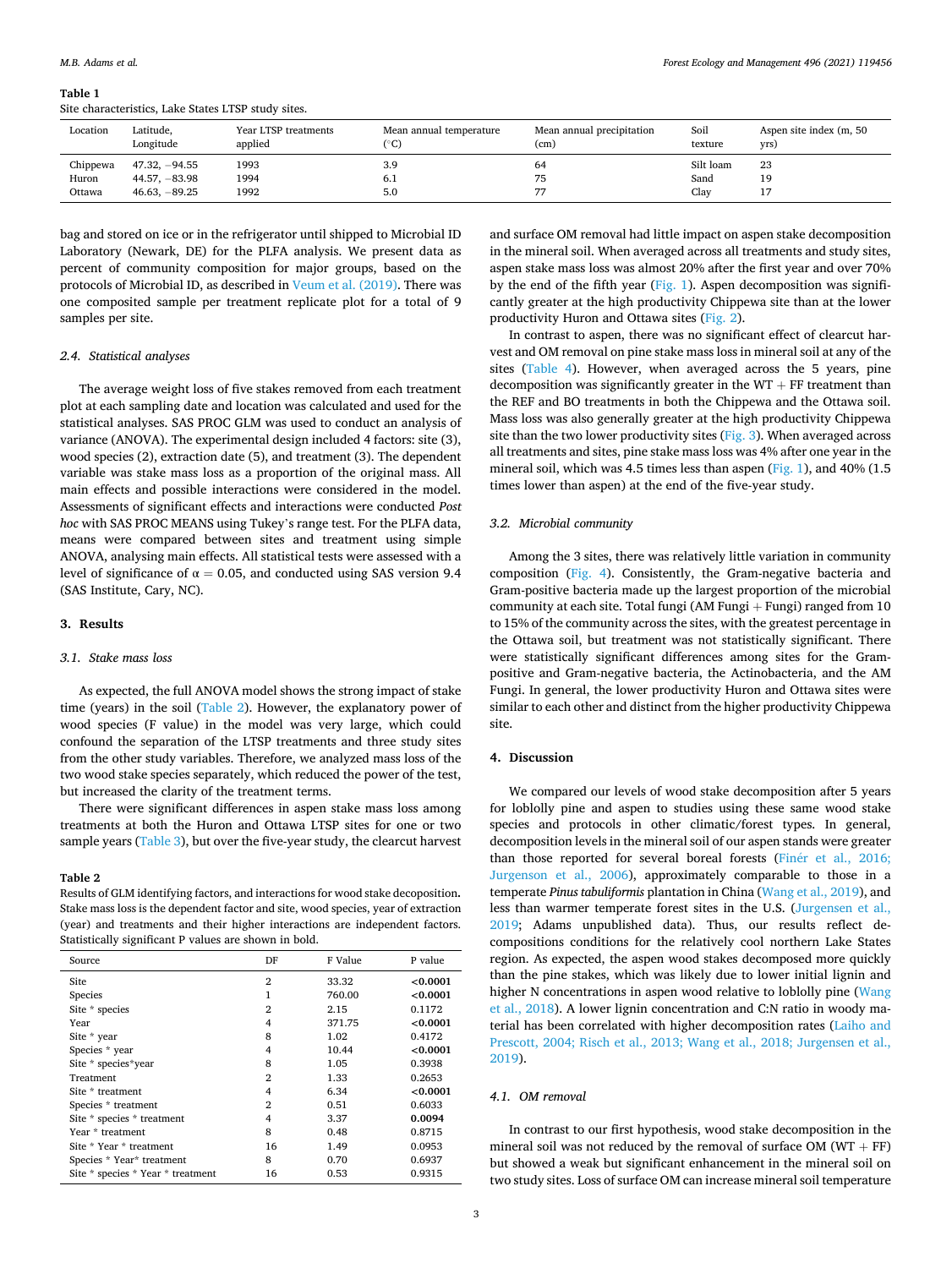## <span id="page-3-0"></span>**Table 3**

Percent mass loss of aspen wood stakes in the mineral soil of three Lake States LTSP study sites, by sampling date and treatment. Average is the average by treatment across sampling dates. Different letters in bold within a site and date represent statistically significant differences among treatments.BO = Bole only harvest, WT + FF  $=$  Whole tree harvest plus forest floor removal, and REF  $=$  uncut reference.

| Site     | Treatment  | Sampling date     |      |                    |                    |      |         |
|----------|------------|-------------------|------|--------------------|--------------------|------|---------|
|          |            | 2014              | 2015 | 2016               | 2017               | 2018 | Average |
|          |            | Mass $loss - %$   |      |                    |                    |      |         |
| Chippewa | BO         | 25.7              | 40.6 | 60.8               | 75.5               | 79.1 | 56.3    |
|          | $WT + FF$  | 18.8              | 34.4 | 53.9               | 70.6               | 82.8 | 52.1    |
|          | <b>REF</b> | 21.3              | 46.3 | 56.6               | 74.4               | 79.6 | 55.6    |
| Huron    | BO         | 15.1              | 29.4 | 34.6 <sup>a</sup>  | 50.3 <sup>a</sup>  | 74.4 | 39.6    |
|          | $WT + FF$  | 19.8              | 28.4 | 47.9 <sup>ab</sup> | 57.9 <sup>ab</sup> | 75.0 | 41.1    |
|          | <b>REF</b> | 16.7              | 31.2 | $52.7^{b}$         | $71.5^b$           | 77.8 | 41.9    |
| Ottawa   | BO         | $16.2^{ab}$       | 31.3 | 42.1               | 57.0               | 68.4 | 49.7    |
|          | $WT + FF$  | 20.8 <sup>a</sup> | 32.2 | 51.2               | 62.0               | 69.7 | 53.8    |
|          | <b>REF</b> | 13.8 <sup>b</sup> | 28.9 | 42.6               | 54.5               | 73.2 | 49.8    |



**Fig. 1.** Stake weight loss, expressed as percent of original weight, for aspen and pine stakes (across all sites and treatments), and the ratio of aspen to pine weight loss. Vertical lines represent standard errors of the mean.



Fig. 2. Average mass loss from aspen wood stakes in the mineral soil at three LTSP study sites over 5 sampling dates. Letters indicate statistically significant differences among sites within a single year.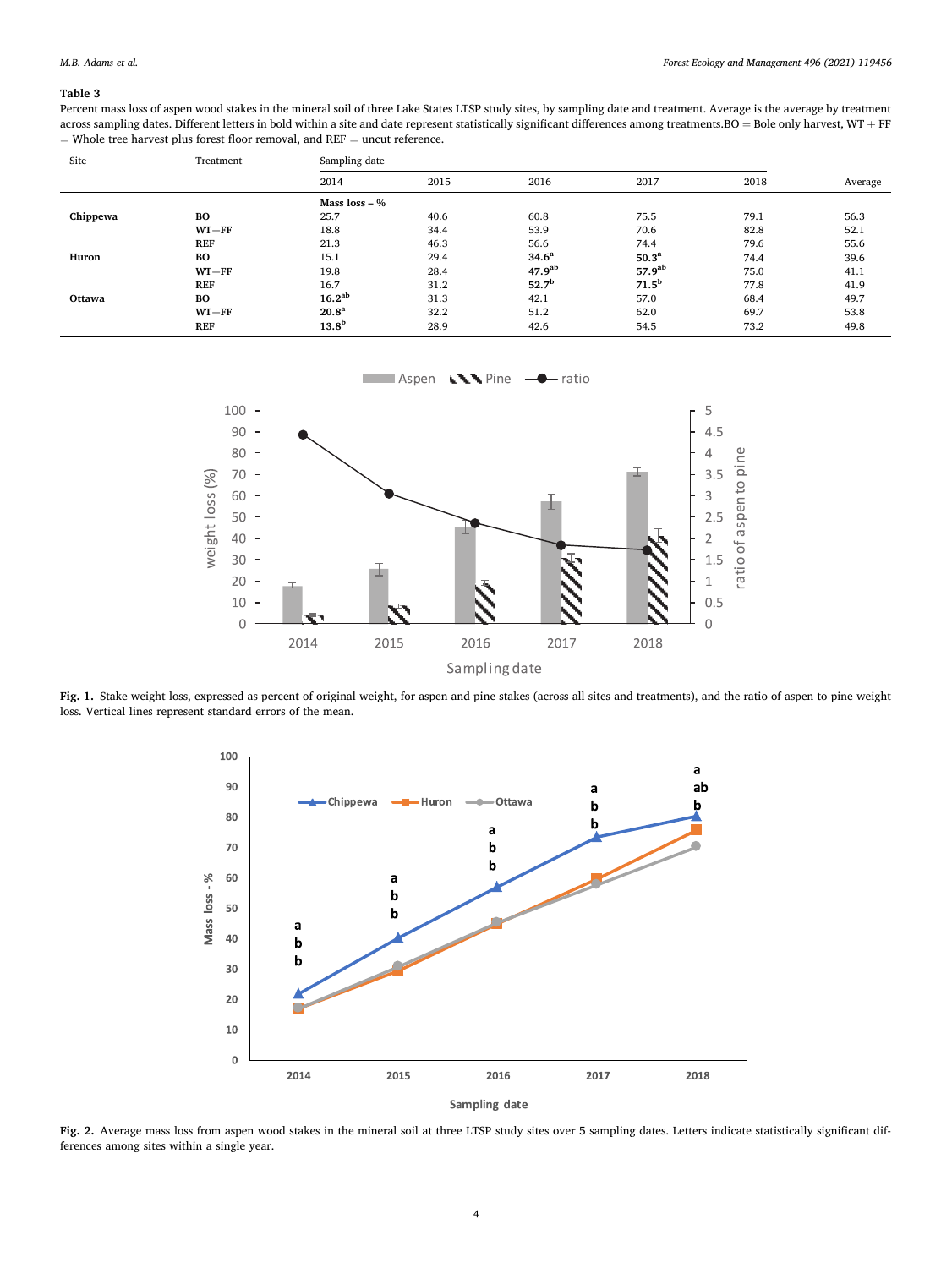## <span id="page-4-0"></span>**Table 4**

Percent mass loss of pine wood stakes in the mineral soil of three Lake States LTSP study sites by sampling date and treatment. Average is the average by treatment across sampling dates. Different letters in bold within a site and date represent statistically significant differences among treatments.  $B\overline{O} =$  Bole only harvest, WT + FF  $=$  Whole tree harvest plus forest floor removal, and REF  $=$  uncut reference.

| Site     | Treatment  | Sampling date   |      |      |      |      |                   |
|----------|------------|-----------------|------|------|------|------|-------------------|
|          |            | 2014            | 2015 | 2016 | 2017 | 2018 | Average           |
|          |            | Mass $loss - %$ |      |      |      |      |                   |
| Chippewa | BO         | 5.2             | 10.5 | 20.5 | 39.4 | 52.3 | $25.6^{ab}$       |
|          | $WT + FF$  | 5.7             | 19.1 | 27.0 | 46.7 | 58.1 | 31.3 <sup>a</sup> |
|          | <b>REF</b> | 5.6             | 21.9 | 19.6 | 30.6 | 41.6 | 23.9 <sup>b</sup> |
| Huron    | BО         | 4.8             | 5.6  | 20.4 | 28.2 | 34.6 | 18.7              |
|          | $WT + FF$  | 4.7             | 5.4  | 16.4 | 22.1 | 32.6 | 16.2              |
|          | <b>REF</b> | 3.3             | 8.3  | 23.7 | 31.2 | 41.1 | 21.5              |
| Ottawa   | BО         | 3.1             | 5.6  | 17.2 | 29.2 | 34.3 | 17.9 <sup>b</sup> |
|          | $WT + FF$  | 3.1             | 10.4 | 16.9 | 32.7 | 36.9 | 20.0 <sup>a</sup> |
|          | <b>REF</b> | 3.7             | 5.7  | 16.8 | 34.4 | 36.5 | $19.4^{ab}$       |



**Fig. 3.** Average mass lost from pine wood stakes in the mineral soil at three LTSP sites over 5 sampling dates. Letters indicate statistically significant differences among sites within a single year.



**Fig. 4.** Soil microbial composition by functional group, expressed as percent of community composition (biomass basis), as determined by PLFA analysis, for three Lake States LTSP sites. Vertical lines represent standard errors. Statistically significant differences among sites within a functional group are indicated by different letters.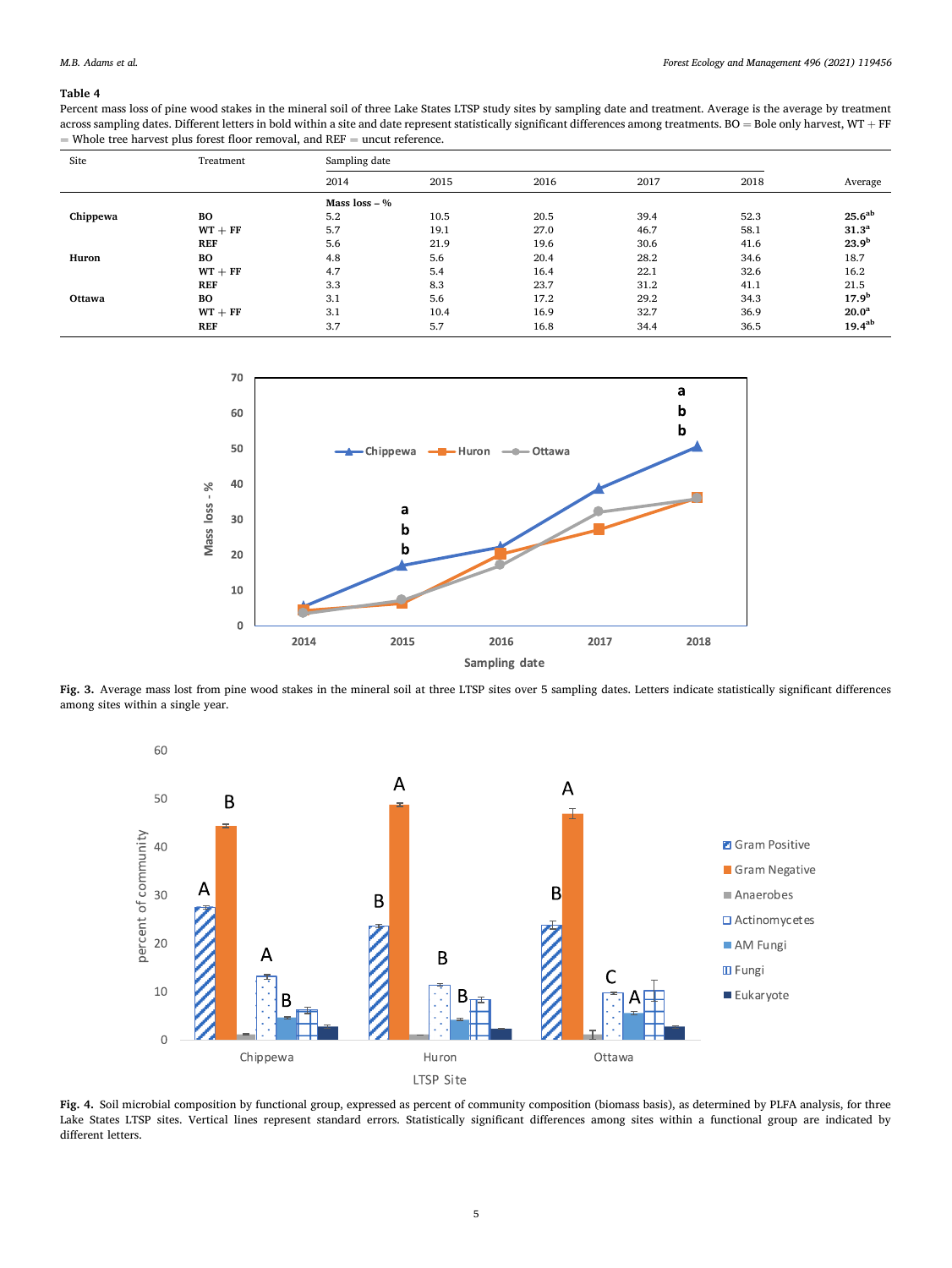<span id="page-5-0"></span>(Eaton et al., 2004) and either increase or reduce soil water content, which could increase microbial activity [\(Marais et al., 2020\)](#page-6-0) in the short-term. However, due to rapid regrowth from aspen suckering, crown closure has occurred on all 3 study sites ([Kurth et al., 2014](#page-6-0)), which can ameliorate soil temperature and moisture conditions. We were unable to obtain satisfactory soil temperature and water contents over the study period, so are unable to confirm the effect of soil temperature and moisture on wood stake mass loss here. However, other factors such wood quality, soil nutrients, and microbial community diversity and functioning can also affect the decomposition process [\(Laiho](#page-6-0)  [and Prescott, 2004; Risch et al., 2013](#page-6-0)).

An important factor in our study results is the recovery of OM in the mineral soil as the new stand developed. Subsequent inputs of surface litter or fine roots would mitigate the effect of this OM removal treatment on soil properties, depending on the extent of OM additions. Curzon et al. (2016) reported a decrease in aboveground biomass production after 15 years in the  $WT + FF$  treatment, which suggested that OM inputs to the soil after this treatment would be decreased. [Slesak](#page-6-0)  [et al. \(2017\)](#page-6-0) also found that total soil C stocks were significantly lower 20 years after the  $WT + FF$  treatment on all three sites, but mineral soil  $C$ and N contents were similar among treatments at each site. In a related LTSP study, [Stone and Elioff \(1998\)](#page-6-0) estimated that the forest floor biomass would approach that of unharvested controls stands after 15 years. Therefore, the OM removal treatments may no longer be influencing soil physical and chemical properties that regulate decomposition, at least partly due to a recovered forest floor. However, Kersey and [Myrold \(2021\)](#page-6-0) reported that the WT  $+$  FF treatment was detrimental to most soil nutrient pools and microbial activity measurements in six western LTSP sites 15–25 years after treatments were implemented, although these properties recovered in the less extreme OM removal treatments.

## *4.2. Timber harvesting*

We hypothesized that wood stake decomposition would be less in the mineral soil of uncut reference stands than in the two clearcut harvest treatments, but our results showed no significant effect of harvesting on wood mass loss. In contrast, Finér et al. (2016) reported that clearcutting a boreal forest in Finland significantly increased wood stake mass loss over a 5-year period. Similar increases in wood stake decomposition have been reported after stand thinning [\(Wang et al., 2018\)](#page-6-0), and wildfire ([Page-Dumroese et al., 2019\)](#page-6-0). All these studies were initiated within several years after harvesting or fire, and decomposition results were attributed to increased soil temperature and moisture, and these may be short-term phenomena, as described above. However, [Ponder et al.](#page-6-0)  [\(2017\)](#page-6-0) reported that northern red oak and white oak wood stakes on the uncut control plots on the Missouri LTSP study site decayed at a rate greater than or equal to those in the OM removal plots. These results with aspen (Lake States) and mixed hardwood (Missouri) stands suggest that while abiotic factors such as soil moisture and temperature are important in affecting wood decomposition in soil, biotic factors may also play an important role. [Maynard et al. \(2018\)](#page-6-0) concluded that biotic processes may provide more control on wood decay by fungal communities, overwhelming abiotic conditions as a controlling factor. Research by [Hu et al. \(2021\)](#page-6-0) provides some support for this idea, although soil moisture, pH and C:N ratio were also significant in influencing wood decomposition in forests of differing ages. Treatment effects were not statistically significant, but there were site differences in some community groups and the trends reflect the trends we observed in the decomposition of wood stakes. For example, the proportion of Fungi (AM fungi  $+$  Other fungi) in the community increased as the site productivity decreased. Also, microbial community composition in the high productivity Chippewa silt loam site was generally distinct from the lower productivity Huron and Ottawa sites.

We consistently observed trends in decomposition that differed among the sites, pointing to the importance of inherent site quality in

controlling decomposition. The higher productivity silt loam Chippewa site had greater decomposition than the lower productivity Huron (sand) and Ottawa (clay) sites. In their study of western LTSP sites [Kersey and Myrold \(2021\)](#page-6-0) noted that the inherent site properties obscured treatment effects on soil nutrient pools and microbial activity, except for the  $WT + FF$  treatment. [Littke et al. \(2020\)](#page-6-0) also reported that the long-term effects of OM removal on soil and site productivity were variable at each of their sites, partly due to pre-treatment differences in soil nutrients and competing vegetation. Thus, the interplay between inherent site quality and microbial control of decomposition processes needs additional study.

## **5. Management implications**

Timber harvesting and surface OM removal on the Lake States LTSP aspen sites have been detrimental to total soil C stocks, but after 20 years they had little impact on decomposition in the underlying mineral soil. However, the recovery from these management impacts in these midwestern aspen stand would likely vary in other forest types with different soil and climatic conditions.

Inherent site quality was an important factor in the decomposition of OM in mineral soil, so forest managers need to be aware of soil properties and their limitations when evaluating the effect of management practices on site productivity and C cycling.

## **Declaration of Competing Interest**

The authors declare that they have no known competing financial interests or personal relationships that could have appeared to influence the work reported in this paper.

## **Acknowledgements**

The authors acknowledge the contributions of Dave Alban and Doug Stone for installing and shepherding these studies through the early years. The able field assistance of Joe Plowe, Joanne Walitalo, Hannah Sailar, John Juracko, Brian Simpson, Chris Cassidy and John Elioff is also very much appreciated.

## **References**

- [Achat, D.L., Deleuze, C., Landmann, G., Pousse, N., Ranger, J., Augusto, L., 2015.](http://refhub.elsevier.com/S0378-1127(21)00545-4/h0005)  [Quantifying consequences of removing harvesting residues on forest soils and tree](http://refhub.elsevier.com/S0378-1127(21)00545-4/h0005) growth–[A meta-analysis. For. Ecol. Manage. 348, 124](http://refhub.elsevier.com/S0378-1127(21)00545-4/h0005)–141.
- [Berg, B., Ekbohm, G., Johansson, M.-B., McClaugherty, C., Rutigliano, F., De Santo, A.V.,](http://refhub.elsevier.com/S0378-1127(21)00545-4/h0015)  [1996. Maximum decomposition limits of forest litter types: a synthesis. Can. J. Bot.](http://refhub.elsevier.com/S0378-1127(21)00545-4/h0015)  [74, 659](http://refhub.elsevier.com/S0378-1127(21)00545-4/h0015)–672.
- [Berg, B., 2000. Litter decomposition and organic matter turnover in northern forest soils.](http://refhub.elsevier.com/S0378-1127(21)00545-4/h0020)  [For. Ecol. Manage 133, 13](http://refhub.elsevier.com/S0378-1127(21)00545-4/h0020)–22.
- [Blanchette, R.A., 1984. Manganese accumulation in wood decayed by white rot fungi.](http://refhub.elsevier.com/S0378-1127(21)00545-4/h0025)  [Phytopathology 74 \(6\), 725](http://refhub.elsevier.com/S0378-1127(21)00545-4/h0025)–730.
- [Blanco, J.A., Page-Dumroese, D.S., et al., 2018. Modelling the management of forest](http://refhub.elsevier.com/S0378-1127(21)00545-4/h0030) [ecosystems. Nat. Resour. Model. 5, 1](http://refhub.elsevier.com/S0378-1127(21)00545-4/h0030)–23.
- [Buyer, J.S., Sasser, M., 2012. High throughput phospholipid fatty acid analysis of soils.](http://refhub.elsevier.com/S0378-1127(21)00545-4/h0035)  [Appl. Soil Ecol. 61, 127](http://refhub.elsevier.com/S0378-1127(21)00545-4/h0035)–130.
- [Carlyle, J.C., 1993. Organic carbon in forested sandy soils: properties, processes, and the](http://refhub.elsevier.com/S0378-1127(21)00545-4/h0040)  [impact of forest management. New Zealand J. For. Sci. 23, 12.](http://refhub.elsevier.com/S0378-1127(21)00545-4/h0040)
- Curzon, M.T., D'[Amato, A.W., Palik, B.J., 2016. Bioenergy harvest impacts to](http://refhub.elsevier.com/S0378-1127(21)00545-4/h0045)  [biodiversity and resilience vary across aspen-dominated forest ecosystems in the](http://refhub.elsevier.com/S0378-1127(21)00545-4/h0045) [Lake States region, USA. Appl. Veg. Sci. 19 \(4\), 667](http://refhub.elsevier.com/S0378-1127(21)00545-4/h0045)–678.
- [Eaton, R.J., Barbercheck, M., Buford, M., Smith, W., 2004. Effects of organic matter](http://refhub.elsevier.com/S0378-1127(21)00545-4/optGalAVN0uGC) [removal, soil compaction, and vegetation control on Collembolan populations.](http://refhub.elsevier.com/S0378-1127(21)00545-4/optGalAVN0uGC) [Pedobiologia 48 \(2\), 121](http://refhub.elsevier.com/S0378-1127(21)00545-4/optGalAVN0uGC)–128.
- Finér, L., Jurgensen, M., Palvainene, M., Page-Piirainene, S., Dumroese, D., 2016. Does [clear-cut harvesting accelerate initial wood decomposition? A Five-year study with](http://refhub.elsevier.com/S0378-1127(21)00545-4/h0050) [standard wood material. For. Ecol. Manage. 372, 10](http://refhub.elsevier.com/S0378-1127(21)00545-4/h0050)–18.
- [Gray, A.N., Spies, T.A., Easter, M.J., 2002. Microclimate and soil moisture responses to](http://refhub.elsevier.com/S0378-1127(21)00545-4/h0055)  [gap formation in coastal Douglas-fir forests. Can. J. For. Res. 32 \(2\), 332](http://refhub.elsevier.com/S0378-1127(21)00545-4/h0055)–343.
- [Grigal, D.F., 2000. Effects of extensive forest management on soil productivity. For. Ecol.](http://refhub.elsevier.com/S0378-1127(21)00545-4/h0060)  [Manage. 138, 167](http://refhub.elsevier.com/S0378-1127(21)00545-4/h0060)–185.
- Harmon, M.E., Franklin, J.F., Swanson, F.J., et al., 1986. Ecology of coarse woody debris in temperature forest ecosystesm. Adv. Ecol. Res. 34, 59–234. [https://doi.org/](https://doi.org/10.1016/S0065-2504(03)34002-4) [10.1016/S0065-2504\(03\)34002-4.](https://doi.org/10.1016/S0065-2504(03)34002-4)